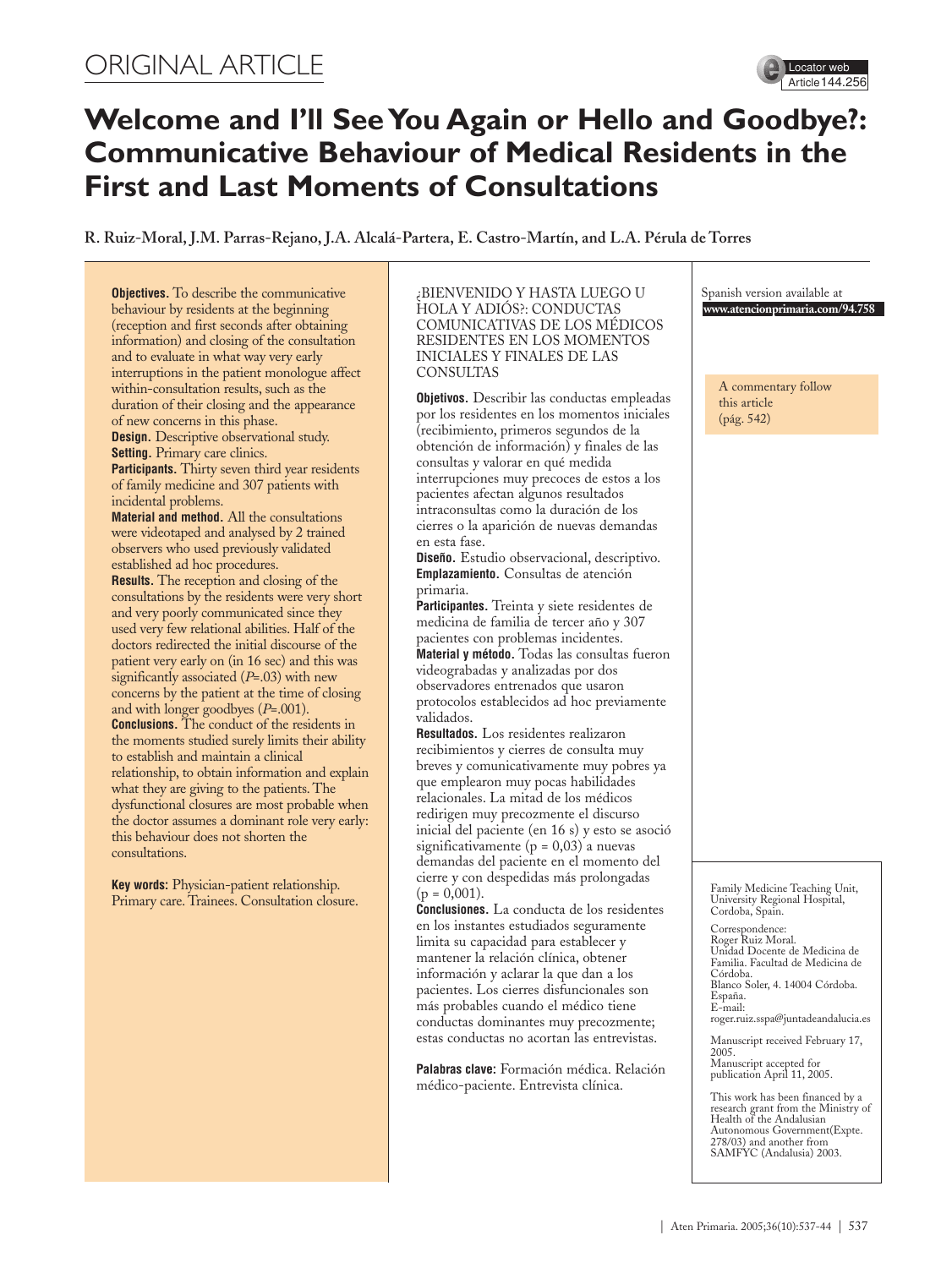## Introduction

The clinical consultation as communicative interactions been the objective of different types of studies. he clinical consultation as communicative interaction These have helped us understand some of the more significant relational processes in a clinical act and among which stand out is the way in which the professional and the patient interchange information, how it produces motivation and co-responsibility by the patient in the taking of decisions, or in the acceptance of responsibilities, or the different ways in which some of the most common communication conflicts arise and are resolved  $1,2$ 

The most frequently used observational strategy for this type of analysis used to be the identification of certain behaviours throughout the complete interview or in particular times during this. However, there are some phases of the consultation where the information is very scarce. Thus, there are very few studies which tackle how the professional and patient behave at the time of entering and leaving the consulting room. This is mainly because these moments are traditionally not considered important for the development of the clinical tasks. It seems that the entering and leaving has more social content, but for precisely for this reason, these moments can be important to establish or strengthen the relationship between the professional and the patient and to receive information of a different nature. There are practically no observational studies on how the start of the consultation develops and the few studies on the ending, carried out in clinical environments very different from ours, have highlighted the importance of these final moments; among other tasks, resume the consultation, check the understanding of or clarify the plans agreed.3,4 We know the importance of the first moments of a consultation for the process of obtaining information.<sup>5,6</sup> In our environment, we have no studies available which give information on the conduct of the professionals in these particular moments of the consultation, for this reason the objective of this work has been to characterise the initial moments (reception, first seconds of receiving information) and the end of the consultation, carried out by medical residents and evaluate in what way very early interrupting of the patients by the residents affect some of the intra-consultation results, such as the length of the closing or the appearance of new concerns in this phase.

## Patients and Method

The descriptive observational study was carried out in primary care clinics attended by third year residents (R3) in family medicine. The patients came to the clinics for a new clinical problem. The study protocol was approved by the Clinical Research Ethics Committee of the Queen Sofia University Hospital of Cordoba. The residents and the patients were informed of the objectives of





## **General Scheme of the Study**

**Descriptive observational study of videotapes of consultations carried out by medical residents and evaluated by trained investigators.**

the study and their consent was requested. All the interviews were recorded in their entirety.

Based on the medical literature on the subject,  $1,3,7,8$  on our experience as doctors and teachers, and in a pilot study carried out with 15 clinical interviews, we drew up 2 protocols or patient report forms for the analysis of the 3 phases of the consultation studied: *1*) the reception (which is identified as the time from when the patient enters until the doctor invites the patient to talk about his/her problem: what is wrong? Or similar: *2*) the first moments of taking information; up to the first 2 minutes or until the patient spontaneously stops talking or it passes to another phase of the visit such as a physical examination, the doctor gives information…); and *3*) the closing (from the end of any phase of the visit such as obtaining or giving information, to prescribing, to educate, e.g. "Fine...well, then we agree, well Antonio, that's all..." until the patient leaves the consulting room). Later, the 2 observers received specific training using 10 real clinic visits which outlined discrepancies. The inter-observer reliability was measured by means of 20 new interviews and obtaining the kappa coefficients for the qualitative items and the within class correlation coefficients for the quantitative ones. Except for visual contact, the remaining 14 items of the reception had good kappa coefficients. Of the 10 items of the initial information gathering phase 2 were excluded due to low reliability (eye-to-eye contact and encouraging narratives). Of the 17 items in the closing phase, only 2 were excluded owing to having low kappa values.

All the R3 participated in the study (37 R3, 26 males). Three hundred and seventy clinical interviews were completed with patients who agreed to take part and who presented with incidental problems. Finally, 307 of the consultations were of good audiovisual quality. Following Marvel et al,<sup>6</sup> we called any intervention carried out by the doctor before the patient finished what he/she was saying on a problem, and which caused this to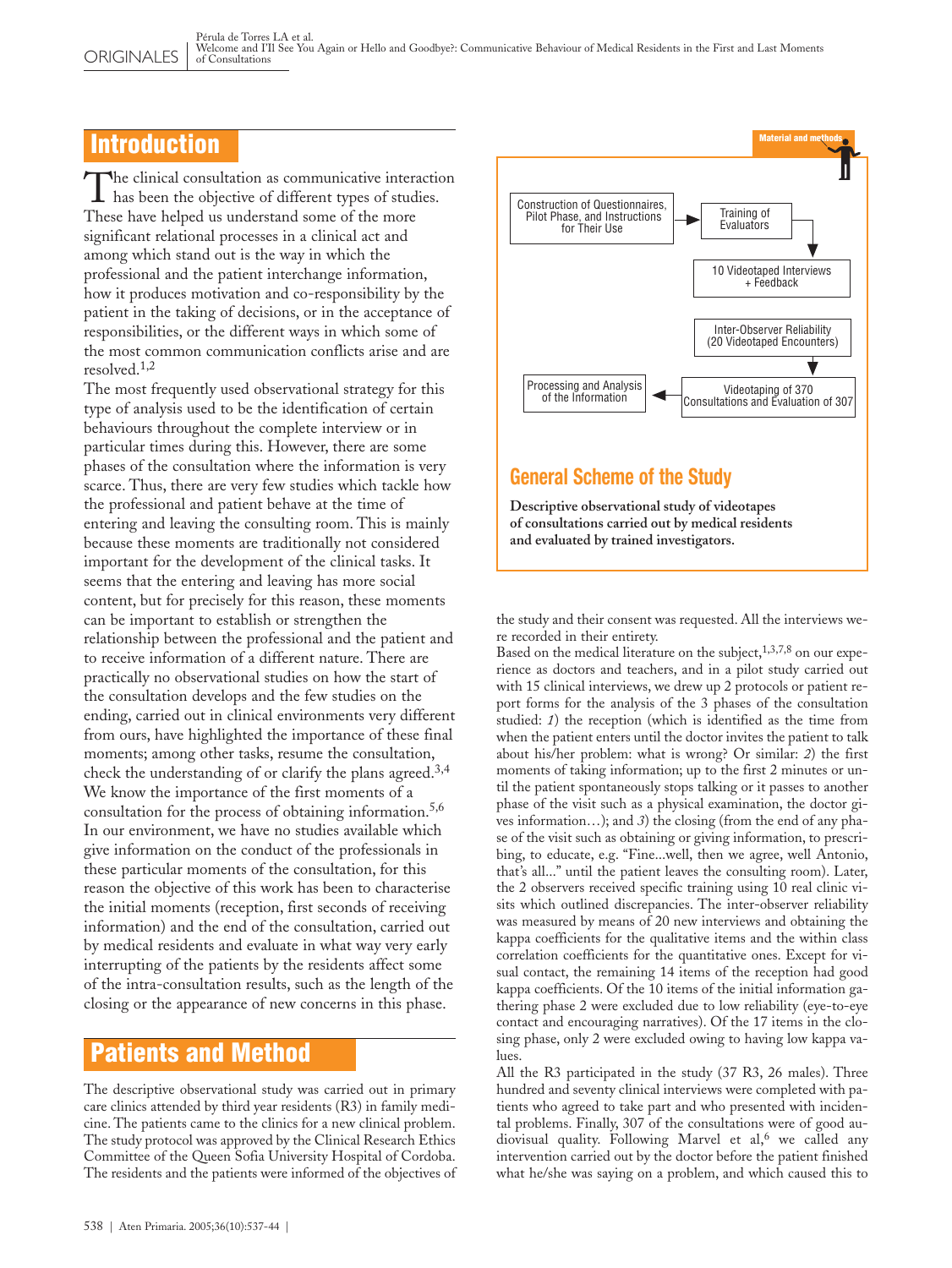change the thread of this discourse, a "redirection" (instead of interruption). The total time of the consultation, the closing, and any patient comment on a new problem or new information or doubt on the reason for the consultation during the closing, was recorded.

Descriptive and bivariate descriptive statistical analysis was performed (χ 2 and the Student *t* test: *P*<.05) using the Windows SPSS version 11.0 statistics package.

## Results

The R3 had a mean age of 28 years (range, 26-32 years), 70% of whom were males. Of the 307 interviews analysed, 125 (41.5%) patients were accompanied. The mean duration of the consultation was 7 min 39 s (95% confidence interval [CI], 7 min 14 s-8 min 3 s; median, 7 min), with a mean duration of the reception of 17 min 80 s (95% CI, 15 min 72 s–19 min 89 s; mean, 11 s) and the closing of 22 min 80 s (95% CI, 17 min 73 s–27 min 86 s; median, 10 s).

The conduct performance in the reception phase is shown in Figure 1. It highlights a group of conducts with a very high percentage of non-use (near or higher than 90%): physical contact, social chat, assuring privacy, and clarifying role. Less than 50% of the residents smiled and made the patients comfortable and greeted the patients in practically all the consultations, as a general rule, curtly and verbally.

In 21.3% of the interviews (65 patients) a comment made by the patient at the time of reception, which was different to the main reason for consultation, was recorded. Of these, 16 made reference to their health problems, 9 offered potential information about the professional, 8 on the patient himself and in a socio-familial context, 2 on the





health system, 16 other types of information and 4 were different combinations of the previous options. The resident did not respond to the majority of the comments.

The average time analysed in the first seconds of obtaining information on the reason for the consultation was 1 min 15 s±35 s (median 1 min 10 s). The monologues of the patients, which were completed, lasted an average of 16.77 s±16.76 s. Likewise, in 53.4% of the interviews the resident redirected the initial conversation of the patient. The median time to make this redirection was 16.5 s and its range was 2 s to 1 min 50 s. The most frequent method which the residents used to interrupt and redirect the monologue of the patient was by using closed questions (80%). However, they also interrupted with comments (9%).

In 85% of cases, the closing phase was initiated by the resident. The conduct performance by the doctor in this phase recorded in the case report forms is shown in Figure 2. At the time of closing 7.5% of patients or their companion made social chat, 17.5% brought up a new problem and 12.7 % and 15%, respectively, commented on something new or brought up a new doubt on their problem. The number of consultations where the doctor redirected the initial comment of the patient and its relationship with new comments which were made at the closing and the duration of the consultation and closing, is shown in Table.

### Discussion

This study is the first attempt in our country that describes how medical residents behave during the initial moments and at the time of saying goodbye to their patients. It is important to make one thing clear, to characterise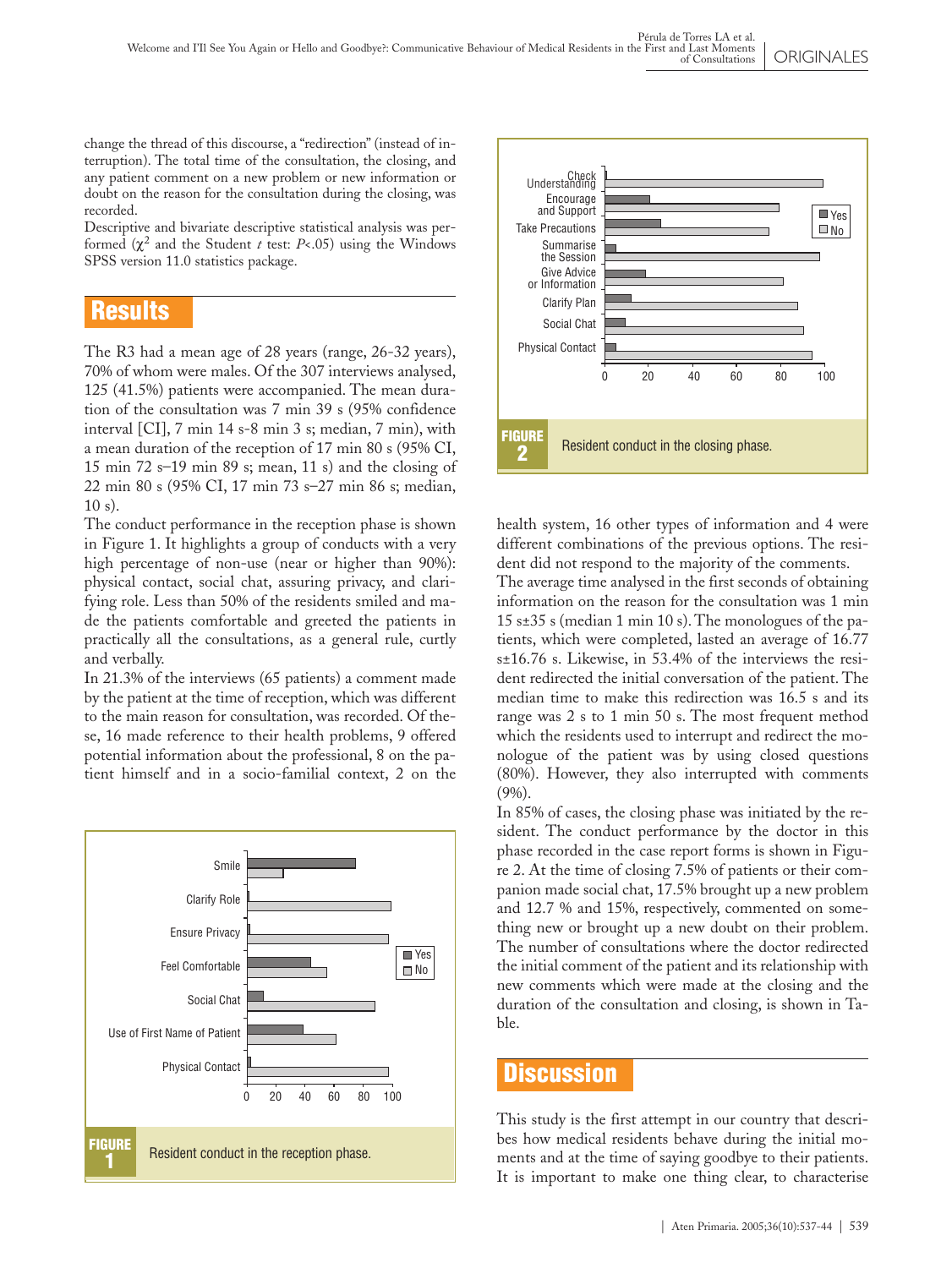#### TABLE 1

#### New Patient Comments in the Closing Moments and Their Relationship to the Redirection of the Patient Conversation by the Doctor and Duration of Consultation and Closing Phases\*

|                                                | Redirection           |                       | P    |
|------------------------------------------------|-----------------------|-----------------------|------|
|                                                | No. (%)               | Yes $(\%)$            |      |
| $N = 307$                                      | 143 (46.6)            | 164 (53.4)            |      |
| Appearance of a new problem 54 (17.5%)         | 18 (12.6)             | 36(22)                | .03  |
| New information about their problem 39 (12.7%) | 20(14.0)              | 19 (11.6)             | ΝS   |
| New doubt about their problem 46 (15%)         | 24(16.8)              | 22(13.8)              | ΝS   |
| Duration of consultation, mean±SD              | 7 min 37 s±3 min 45 s | 7 min 40 s±3 min 32 s | ΝS   |
| Duration of closing, mean±SD                   | 15 s $\pm$ 16 s       | $60 s + 94 s$         | .001 |

\*NS indicates not significant; SD, standard deviation.

these moments, the environment which produces the clinical consultation must be taken into account. Our results make reference to a clinical environment of a primary care consulting room, carried out by a resident. We do not know to what extent the behaviour may appear more or less the same in other places (emergency department, hospital ward, home, etc). This is a descriptive study in which an examination of possible relationships has been carried out, therefore the influence of possible confounding factors, among them the influence of other behaviours which the doctor uses throughout the interview, cannot be discounted.

#### *The Opening Moments*

There are not many observational studies which look at these moments of a consultation, particularly the reception, therefore we have not found any operational definition of this. Working groups with family doctor teachers have highlighted some of the communication conduct which should be present in the consultation and within this, the cordial welcome, eye to eye contact, physical contact, smiling, making comfortable, making an effort to call the patient by his first name and have some social chat. In the case of residents or casualty doctors, the clarification of professional role is also advised.<sup>2</sup> The results of the study demonstrate that the residents use very little time in receiving their patients and very rarely shake hands, or take advantage of their comments to establish social chat. The importance of making note of these initial patient comments, not only for social purposes but for practical ones in obtaining useful clinical information, has been reported.<sup>9</sup> In this study, the variety of topics of potential clinical interest which the patient provides in these initial moments can be seen, the majority of which remain unexplored. As happened in the study carried out on students by Maguire et al,  $^{10}$  another aspect ignored by our residents is the clarification of their role and their introduction. Unlike other authors<sup>11</sup> we have not found any rules

#### *The First Moments of Obtaining Clinical Information*

What is most noticeable in our study, is that in more than half the consultations the residents redirected the focus of the interview before the patient could finish his initial comments, thus refocusing the type of information to which priority is given. When these interruptions are made, the patients more frequently brought up new problems at the ti-

me of leaving. It has to be thought that the probable cause of this interruptive behaviour could be due to pressure of time. However, it is worth highlighting that it has been shown that to allow patients to complete their monologue takes up less time $12,13$  and once this redirection happens, the patient generally does not then complete its description. The consequences of this include, the loss of opportunity to obtain potentially important information, which the patient may bring up as new concerns later on $6$  and, as our results now show, early interruptions do not save time in the total consultation since they lead to more dysfunctional and longer closures, as the patients bring up more new problems in these moments. Also, the fact that the mean time in which our residents made an interruption was extraordinarily similar to that shown by other doctors whose consultations were almost 8 minutes longer than ours,<sup>6</sup> makes us think that this conduct may not reflect a problem of time, but more a habit that reveals the preoccupation of the professional to control and dominate the interview.

#### *The Closing Moments*

We have a large number of studies on the closing of consultations available, which define it as a phase different from it with an organised framework and some specific tasks.3,4,14 However, these studies were carried out in a health care environment very different from ours, generally North American, and whose main characteristic was the duration of the consultations. Of the 3 research studies we have found on this subject,  $3,4,14$  the duration of the consultation was around 17 min and the closing moments had a mean of 1.7 min, which makes it very difficult to compare what the doctors did in these consultations with those that might develop in consultations of 7 min and closing moments of 10 some of the most common communications conflicts s. Even so, the percentage of time dedicated by our residents to the closing moments is 7 points lower than that used by our American colleagues.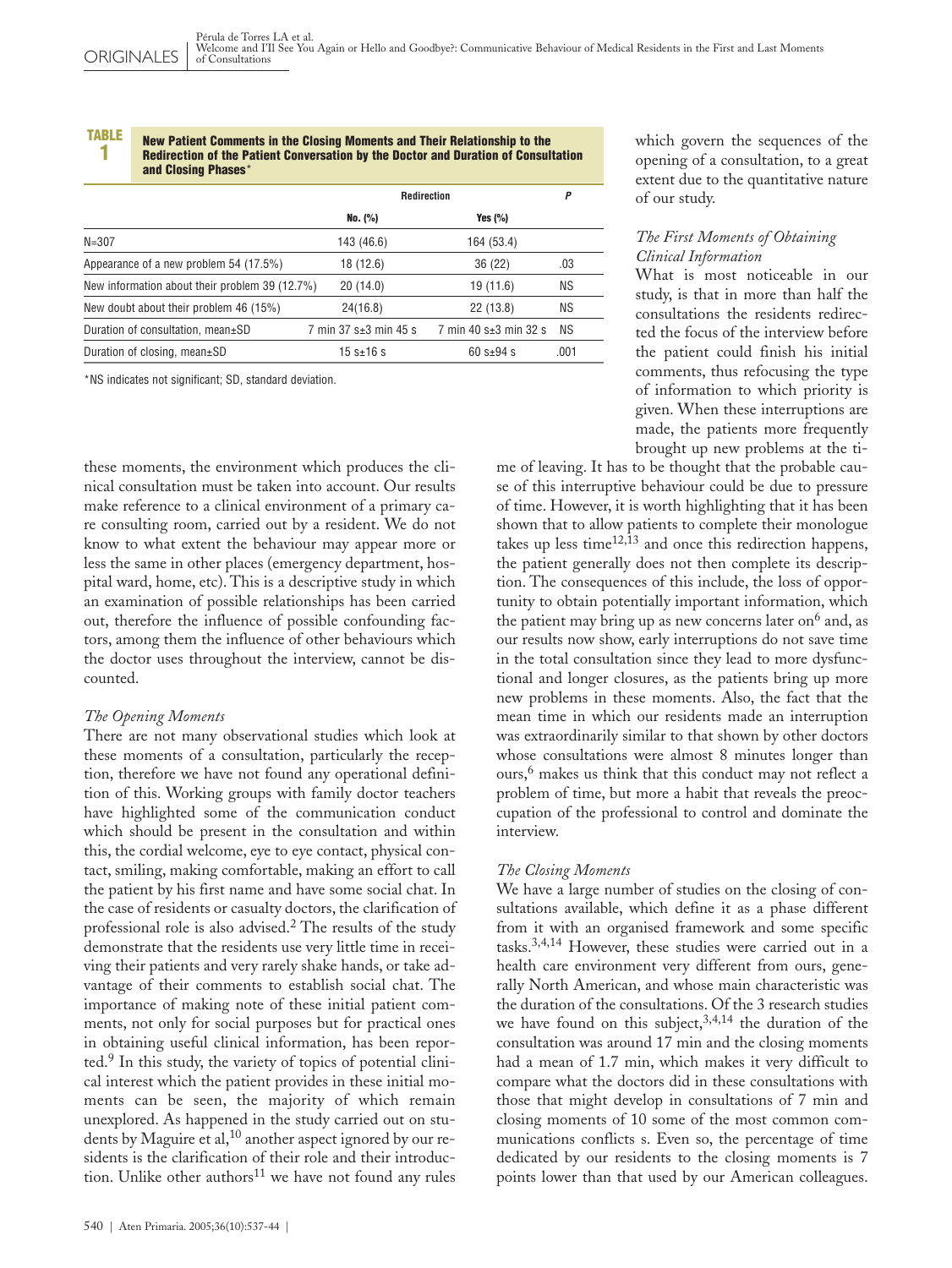Discussion Key points

### What Is Known About the Subject

- **• There is no information in our country on the conduct of doctors in the initial and final moments of a consultation.**
- **• The studies on the closing phase of the consultation take place in health care environments with consultation times much longer than that available to doctors in our country.**
- **• The difficulties of patients to complete their initial explanation of the problem at the beginning of the consultation have been associated with the subsequent appearance of concerns, less problems brought up, and the loss of opportunities to obtain important information on the patient throughout the visit.**

### What This Study Contributes

- The residents have very short reception and<br>closing times and the majority do not use the **closing times and the majority do not use the communication skills which are normally recommended in these moments.**
- **• More than half the residents redirect the focus of the interview before the patient has finished the initial explanation of the problem.**
- **• The problem of additional concerns of the patient in the closing moments (the "by the ways") are more frequent when the doctors redirect the focus of the interview by interrupting the patient too early. These interruptions do not change the total duration of the consultation but make the closing phases longer.**

Perhaps this may explain why of the behaviour recommended by these authors and some experts<sup>1,7</sup> and consensus,<sup>8</sup> among which we highlight: summarise the session, check objectives, plan next steps and appointments, establish contingency plans, clarify the plan or give encouragement and support to the patients, our residents carry out hardly any of them. However, as in the rest of the studies there are also professionals here who start the closing moments, and the frequency of "by the ways" or additional concerns that the patients bring up in this phase of the consultation is very similar in our study and in those of White et al<sup>3,4</sup> (21%-23%).

To conclude we can say that our residents carried out very short opening and closing moments, and communicatively speaking very poor, since they used very few relational skills, which surely limits their capacity to establish and maintain the clinical relationship, obtain information and clarify what they are giving to the patients. In the same way, they interrupt very early on in the initial discourse of the patient, which seems to be associated with bringin up a greater number of additional concerns in the closing moments, a time in which it is more difficult due to not being able to be treated adequately by the professional.

## References

- 1. Silverman J, Kurtz S, Draper J. Skills for communicating with patients. Abingdon: Radcliffe Medical Press; 1998.
- 2. Ruiz Moral R. Relación clínica. Guía para aprender, enseñar e investigar. 1.ª ed. Barcelona: semFYC-Ediciones; 2004.
- 3. White J, Levinson W, Roter D. "Oh, by the way...". The closing moments of the medical visit. J Gen Intern Med. 1994;9:24-8.
- 4. White J, Rosson C, Christensen J, Hart R, Levinson W. Wrapping things up: a qualitative analysis of the closing moments of the medical visit. Patient Educ Couns. 1997;30:155-65.
- 5. Beckman H, Frankel R. The effect of physician behavior on the collection of data. Ann Intern Med. 1984;101:692-6.
- 6. Marvel M, Epstein R, Flowers K, Beckman H. Soliciting the patient's agenda. Have we improved? JAMA. 1999;281:283-7.
- 7. Lipkin M, Frankel R, Beckman H, Charon R, Fein O. Performing the interview. In: Lipkin M, Putnam S, Lazare A, editors. The medical interview. Clinical care, education and research. New York: Springer; 1995. p. 65-82.
- 8. Participants in the Bayer-Fetzer Conference on Physician-Patient in Medical Education. Essential Elements of Communication in Medical Encounters: The Kalamazoo Consensus Statement. Acad Med. 2001;76:390-3.
- 9. Neighbour R. La consulta interior. Cómo desarrollar un estilo de consulta eficaz e intuitivo. Esplugues de Llobregat: J&C S.L.; 1998.
- 10. Maguire P, Rutter D. History-taking for medical students. 1. Deficiencies in performance. Lancet. 1976;2:556-8.
- 11. Gafaranga J, Britten N. "Fire away": the opening sequence in general practice consultations. Fam Pract. 2003;20:242-7.
- 12. Langewitz W, Denz M, Keller A, Kiss A, Rüttimann S, Wössmer B. Spontaneous talking time of consultation in outpatient clinic: cohort study. BMJ. 2002;325:682-3.
- 13. Rabinowitz I, Luzzatti R, Tamir A, Reis S. Length of patient's monologue, rate of completion, and relation to other components of clinical encounter: observational intervention study in primary care. BMJ. 2004;328:501-2.
- 14. Robinson J. Closing medical encounters: two physician practices and their implications for the expressions of patients' unstated concerns. Soc Sci Med. 2001;53:639-56.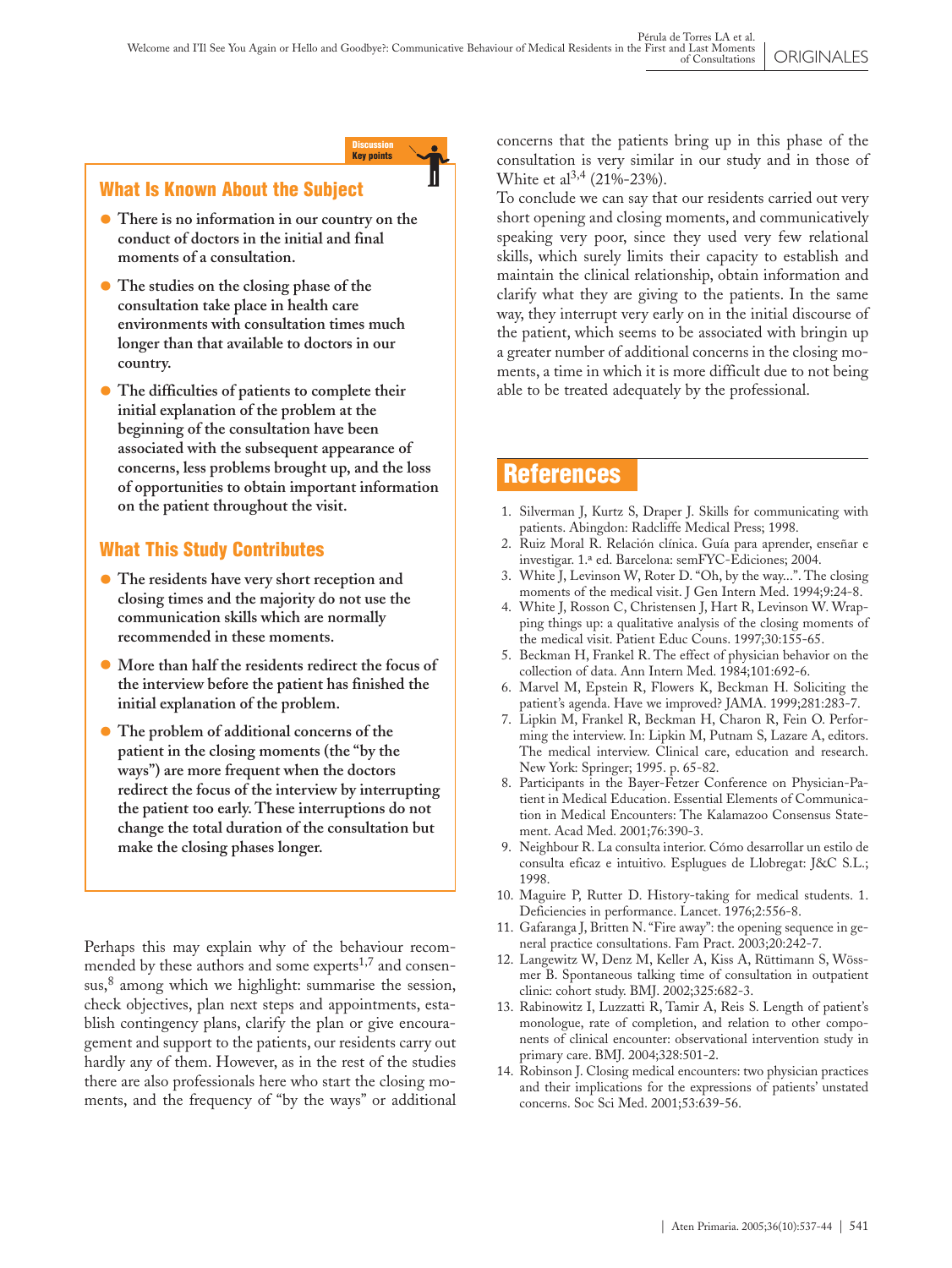**COMMENTARY** 

# Do We Infect Our Residents With Haste?

#### **J.Cebrià-Andreu**<sup>a</sup> **and F. Borrell-Carrió**<sup>b</sup>

<sup>a</sup>EAP Sant Miquel. Granollers. ICS. Barcelona, Spain. <sup>b</sup>EAP La Gavarra. Cornellà. ICS. Barcelona. Spain.

Third year residents of community and family medicine, after their hospital training, arrive at health centres with some acceptable clinical competencies.<sup>1</sup> It is assumed that during their rotation in the health centres their interest in the psycho-social aspects of being human is accentuated, along with the relationship between disease and biographical context. The care relationship is a relationship of confidence, but also, in part, a friendly relationship. It would be very desirable if with the passing of time our residents should discover that professional excellence in primary care has more to do with wise management of this confidence and friendship, than with a superlative ability in rare diagnoses. However, it does seem that the article by Ruiz-Moral et al<sup>2</sup> (in this issue) brings us good news in this respect. The resident appears to direct his energy in a very focused way to obtain information essential to resolve the patient´s problem.

Adjustment to a reality committed to "5 minutes per visit"? Probably, but surely also due to the intrinsic difficulty to assimilate an interview method which involves carrying out several tasks.

We highlight 2 basic tasks in the initial phase of the interview: to clarify the patient concern, suitably preventing what we have called "additions" (equivalent to the Anglo-Saxon term "by the way"), and leave a space for the free expression of this concern (the famous "fire away" of the semi-structured interview.<sup>3</sup> As regards the first task, the authors do not report the level of compliance, but they do emphasise that many interviews end with added concerns in the closing phase. On the second task, they tell us that almost half of the interviews are redirected by the doctor. For years, groups of colleagues have been micro-analysing hundreds of interviews using the PBI method (Problem Based Interviewing). Just 30 seconds of interview are sufficient (just as in the work of Ruiz-Moral et al) to draw conclusions on the concern of the patient, the level of concentration of the professional, his work discipline (or lack of it), or the established cordiality of the relationship. In these first 30 seconds an enormous amount of interaction oc-

### **Key Points**

- It would be very desirable if our residents should discover that professional excellence in primary care has more to do with wise management of confidence, than with a superlative ability in rare diagnoses.
- In these first 30 seconds an enormous amount of interaction occurs, both verbally and above all, nonverbally, which leads to starting on the right footing or in a slightly opportune manner.
- This learning of "hurry" forms part of the so called hidden curriculum, that is to say, those skills, attitudes and values which are not made clear in the tutorials, but are those which are acquired unconscientiously and acritically, merely from the simple fact of observing the way the older doctors act in the consulting room.
- In view of all this we have to ask ourselves if the training conditions that we offer our residents have the minimum non-negotiable material and human resources so that our health care practice can be described as worthy.

curs, both verbally and above all, non-verbally, which leads to starting on the right footing (attentive, cordial professional, with an interview plan), or in a slightly opportune manner (field-dependent professional, distant, in his "castle of expert superiority").The Ruiz-Moral et al article provokes reflection on the extent which apparently modest objectives, along the lines of improving normal technical skills, are not consolidated as normal working habits. Do our residents lack much? On the one hand, automated

cordiality (how to smile or look at the eyes). Also "let the